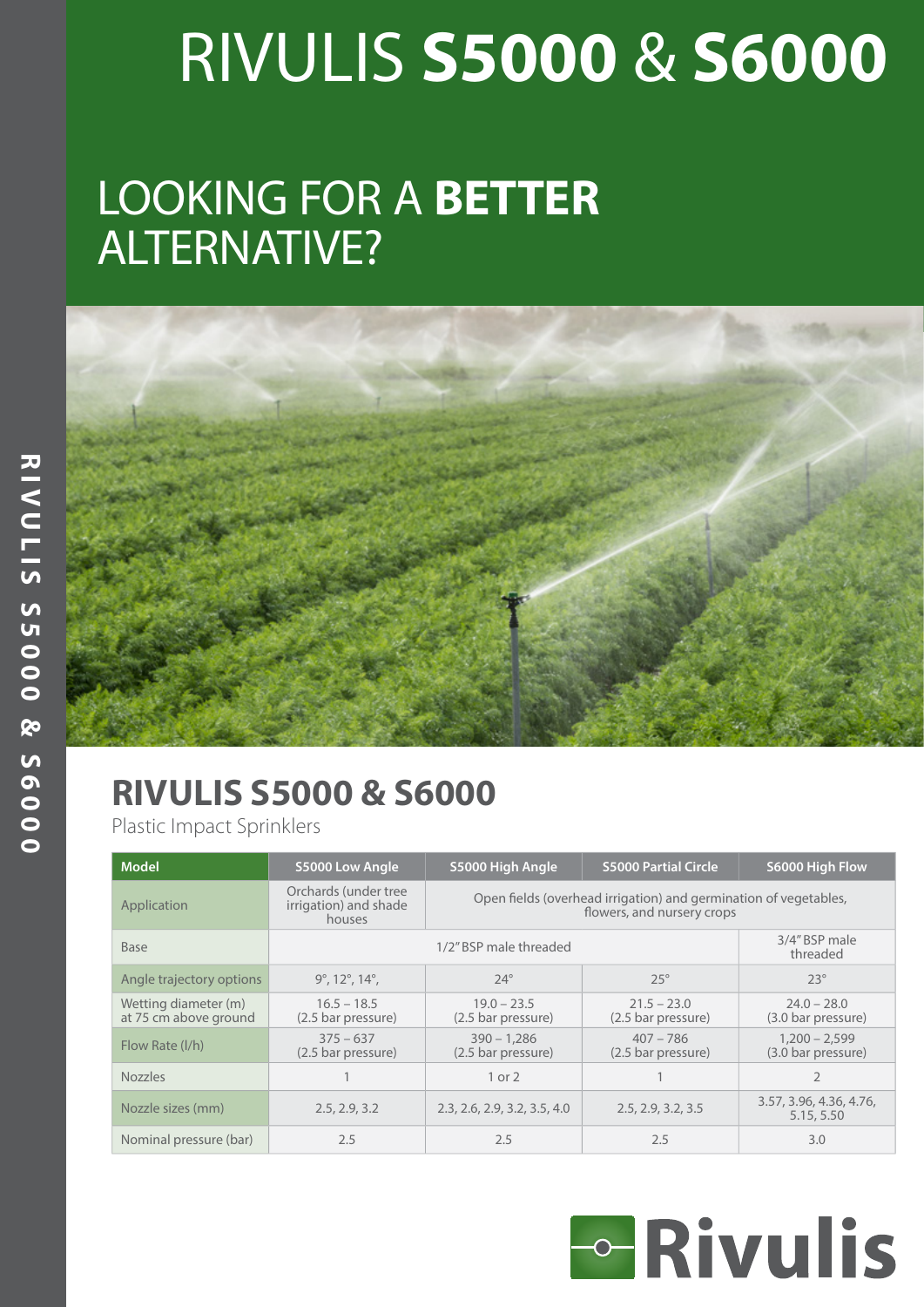### **BETTER**: PRODUCT DESIGN

*There are numerous impact sprinklers, but there is one that sets itself apart.*

You see it in the details, such as the stainless steel spring, the high quality movement and the balanced mechanism that makes the range of plastic impact sprinklers by Rivulis the great value alternative that is a cut above the rest.



#### RIVULIS S5000 & S6000 RIVULIS S5000 & S6000









# **PERFORMANCE DATA**

### S5000 **Low** Angle

\* at 70 cm above ground level

| <b>Nozzle</b><br>Pressure |       | Low angle 9° |                   | Low angle 12° |                   | Low angle 14°    |                   |
|---------------------------|-------|--------------|-------------------|---------------|-------------------|------------------|-------------------|
| color & size              |       | Flow rate    | Wetting diameter* | Flow rate     | Wetting diameter* | <b>Flow rate</b> | Wetting diameter* |
| (mm)                      | (bar) | (I/h)        | (m)               | (I/h)         | (m)               | (I/h)            | (m)               |
|                           | 2.0   | 335          | 16.0              | 364           | 16.0              | 339              | 16.5              |
|                           | 2.5   | 375          | 17.0              | 408           | 17.0              | 379              | 17.0              |
| Violet<br>(2.5)           | 3.0   | 414          | 17.5              | 451           | 17.5              | 419              | 17.0              |
|                           | 3.5   | 447          | 18.0              | 485           | 18.0              | 451              | 17.5              |
|                           | 4.0   | 476          | 18.5              | 516           | 19.0              | 481              | 18.0              |
|                           | 2.0   | 435          | 16.5              | 454           | 17.0              | 437              | 16.5              |
| Orange<br>(2.9)           | 2.5   | 485          | 17.5              | 507           | 18.0              | 488              | 17.5              |
|                           | 3.0   | 535          | 17.5              | 559           | 18.5              | 539              | 18.5              |
|                           | 3.5   | 577          | 18.5              | 603           | 19.0              | 582              | 18.5              |
|                           | 4.0   | 620          | 18.5              | 646           | 19.0              | 625              | 19.0              |
| Green<br>(3.2)            | 2.0   | 571          | 15.5              | 580           | 16.0              | 565              | 17.0              |
|                           | 2.5   | 635          | 16.5              | 637           | 17.5              | 629              | 18.5              |
|                           | 3.0   | 693          | 17.0              | 693           | 18.5              | 686              | 18.5              |
|                           | 3.5   | 746          | 18.0              | 745           | 19.5              | 739              | 18.5              |
|                           | 4.0   | 801          | 19.0              | 799           | 20.0              | 793              | 19.0              |









## Sprinklers to meet your unique needs

Nozzles



S5000 Low angle 9°, 12° and 14° trajectory options for under tree / cover applications



S5000 High angle 24° trajectory with optional second nozzle for open field applications



S5000 Partial circle Configurable wetting pattern for reduced radius applications



S6000 High angle 3/4" base for high flow applications

| ,                      |          |                  |                               |
|------------------------|----------|------------------|-------------------------------|
| Nozzle<br>Color & Size | Pressure | <b>Flow Rate</b> | <b>Wetting Diam-</b><br>eter* |
| (mm)                   | (bar)    | (I/h)            | (m)                           |
|                        | 2.0      | 354              | 19.5                          |
|                        | 2.5      | 390              | 19.5                          |
| Yellow (2.6) X Plug    | 3.0      | 430              | 19.5                          |
|                        | 3.5      | 460              | 19.0                          |
|                        | 4.0      | 497              | 18.5                          |
|                        | 2.0      | 455              | 22.0                          |
|                        | 2.5      | 502              | 22.5                          |
| Orange (2.9) X Plug    | 3.0      | 555              | 22.5                          |
|                        | 3.5      | 595              | 23.0                          |
|                        | 4.0      | 644              | 22.5                          |
|                        | 2.0      | 566              | 22.5                          |
|                        | 2.5      | 625              | 23.5                          |
| Green (3.2) x Plug     | 3.0      | 691              | 24.0                          |
|                        | 3.5      | 741              | 24.0                          |
|                        | 4.0      | 802              | 24.0                          |
|                        | 2.0      | 692              | 22.0                          |
|                        | 2.5      | 774              | 22.0                          |
| Blue (3.5) x Plug      | 3.0      | 848              | 22.0                          |
|                        | 3.5      | 916              | 22.0                          |
|                        | 4.0      | 979              | 22.0                          |
|                        | 2.0      | 860              | 23.0                          |
|                        | 2.5      | 955              | 23.0                          |
| Black (4.0) x Plug     | 3.0      | 1038             | 23.5                          |
|                        | 3.5      | 1119             | 23.5                          |
|                        | 4.0      | 1189             | 23.5                          |

| <b>Nozzle</b><br>Color & Size        | Pressure | <b>Flow Rate</b> | <b>Wetting Diam-</b><br>eter* |
|--------------------------------------|----------|------------------|-------------------------------|
| (mm)                                 | (bar)    | (I/h)            | (m)                           |
|                                      | 2.0      | 459              | 22.0                          |
|                                      | 2.5      | 509              | 22.0                          |
| Gray (2.3)<br>X Light green (1.8)    | 3.0      | 556              | 22.0                          |
|                                      | 3.5      | 598              | 22.0                          |
|                                      | 4.0      | 637              | 22.0                          |
|                                      | 2.0      | 507              | 19.0                          |
|                                      | 2.5      | 564              | 19.0                          |
| Yellow (2.6)<br>X Light green (1.8)  | 3.0      | 616              | 18.5                          |
|                                      | 3.5      | 664              | 19.0                          |
|                                      | 4.0      | 710              | 18.5                          |
|                                      | 2.0      | 606              | 21.5                          |
|                                      | 2.5      | 676              | 21.5                          |
| Orange (2.9)<br>X Light green (1.8)  | 3.0      | 739              | 22.0                          |
|                                      | 3.5      | 798              | 21.5                          |
|                                      | 4.0      | 853              | 22.0                          |
|                                      | 2.0      | 716              | 22.0                          |
|                                      | 2.5      | 806              | 22.5                          |
| Green (3.2)<br>X Light green (1.8)   | 3.0      | 887              | 23.0                          |
|                                      | 3.5      | 951              | 23.5                          |
|                                      | 4.0      | 1028             | 24.0                          |
|                                      | 2.0      | 1032             | 20.5                          |
|                                      | 2.5      | 1147             | 20.5                          |
| Blue (3.5)<br>X Yellow (2.5)         | 3.0      | 1260             | 20.5                          |
|                                      | 3.5      | 1354             | 21.0                          |
|                                      | 4.0      | 1452             | 21.5                          |
|                                      | 2.0      | 1140             | 23.0                          |
|                                      | 2.5      | 1286             | 23.5                          |
| <b>Black (4.0)</b><br>X Yellow (2.5) | 3.0      | 1416             | 24.5                          |
|                                      | 3.5      | 1527             | 24.5                          |
|                                      | 4.0      | 1658             | 25.0                          |

Single Nozzle Configurations

### S5000 **High** Angle

#### Two Nozzle Configurations

\* at 70 cm above ground level